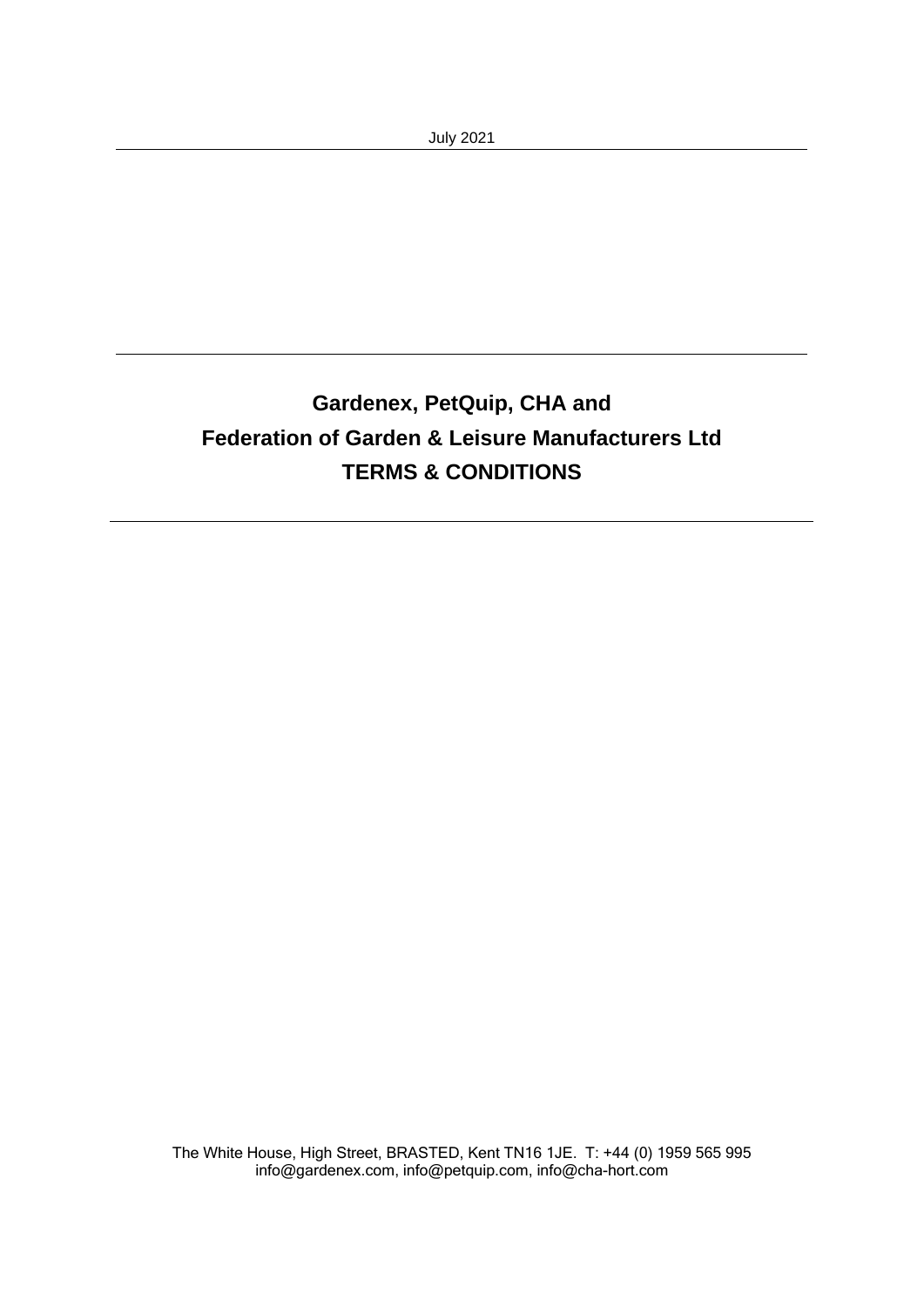### **1. INTERPRETATION**

### **THE FOLLOWING DEFINITIONS AND RULES OF INTERPRETATION APPLY IN THESE CONDITIONS.**

# 1.1 **Definitions:**

**Business Day:** a day other than a Saturday, Sunday or public holiday in the UK when banks in London are open for business.

**Charges:** the charges payable by the Customer for the supply of the Services in accordance with clause [4](#page-3-0) (Charges and payment).

**Commencement Date:** has the meaning set out in clause [2.2.](#page-2-0)

**Conditions:** these terms and conditions as amended from time to time in accordance with clause [11.5.](#page-7-0)

**Contract:** the contract between the Supplier and the Customer for the supply of Services in accordance with these Conditions.

**Customer:** the person or firm who purchases Services from the Supplier.

**Customer Default:** has the meaning set out in clause [3.2.](#page-2-1)

**Data Controller:** has the meaning set out in section 1(1) of the Data Protection Act 1998. **Data Subject:** an individual who is the subject of Personal Data.

**Order Form:** the Customer's order for Services as set out in the Customer's order form.

**Personal Data:** has the meaning set out in section 1(1) of the Data Protection Act 1998 and relates only to personal data, or any part of such personal data, in respect of which the Customer is the Data Controller and in relation to which the Supplier is providing Services under the Contract.

**Processing and process:** have the meaning set out section 1(1) of the Data Protection Act 1998.

**Services:** the services to be supplied by the Supplier to the Customer as set out in the Order Form.

**Supplier:** the Federation of Garden & Leisure Manufacturers Ltd on behalf of Gardenex, PetQuip and the Commercial Horticultural Association as specified on the Order Form,.

### 1.2 **Interpretation:**

- 1.3 A reference to a statute or statutory provision is a reference to it as amended or re-enacted. A reference to a statute or statutory provision includes all subordinate legislation made under that statute or statutory provision.
- 1.4 Any words following the terms **including**, **include**, **in particular, for example** or any similar expression, shall be construed as illustrative and shall not limit the sense of the words, description, definition, phrase or term preceding those terms.
- 1.5 A reference to **writing** or **written** includes emails and faxes.

# **2. BASIS OF CONTRACT**

2.1 The Order Form constitutes an offer by the Customer to purchase Services in accordance with these Conditions.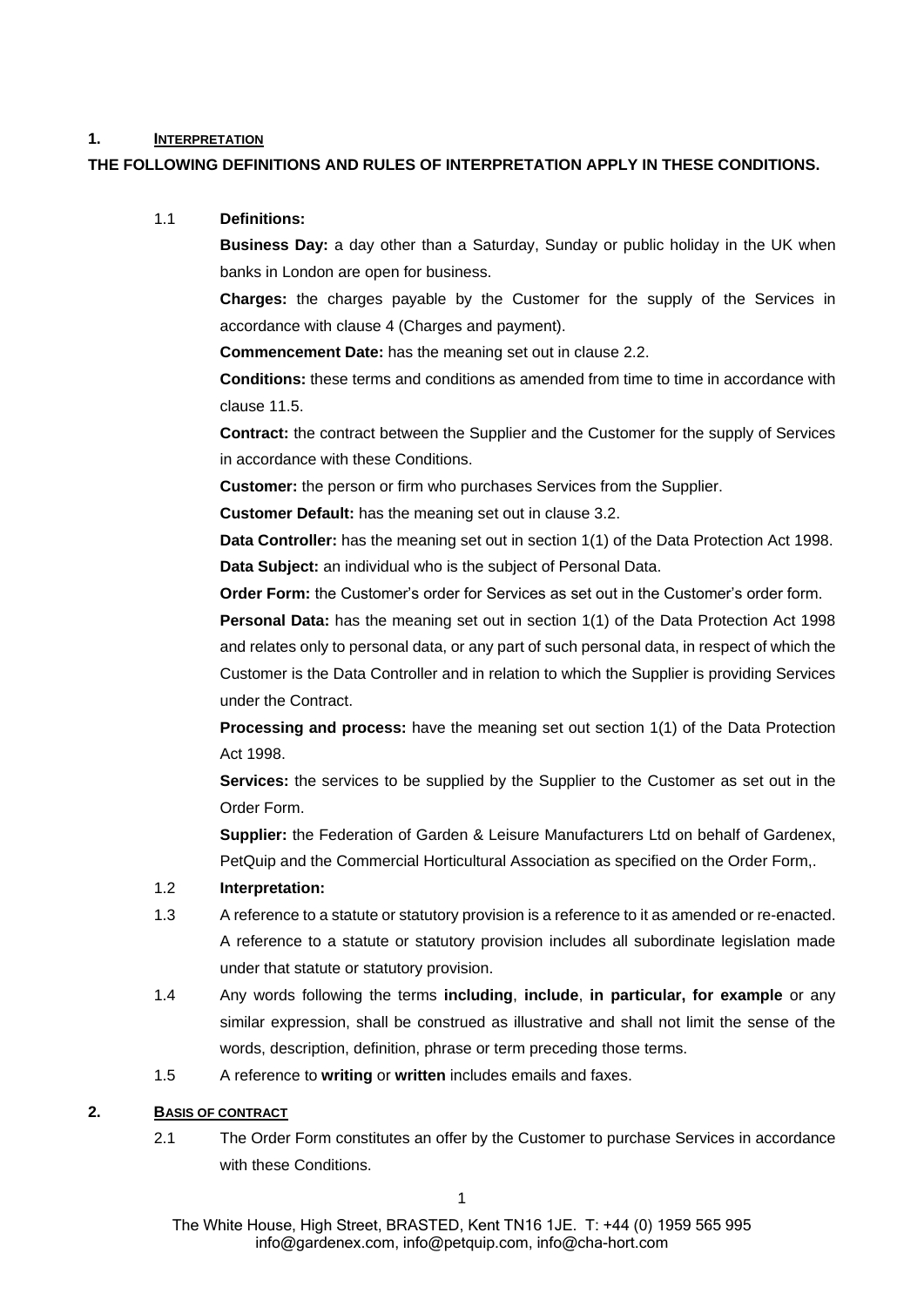- <span id="page-2-0"></span>2.2 The Order Form shall only be deemed to be accepted when the Supplier issues written acceptance of the Order Form at which point and on which date the Contract shall come into existence (**Commencement Date**).
- 2.3 Any samples, drawings, descriptive matter or advertising issued by the Supplier, and any descriptions or illustrations contained in the Supplier's catalogues or brochures, are issued or published for the sole purpose of giving an approximate idea of the Services described in them. They shall not form part of the Contract or have any contractual force.
- 2.4 These Conditions apply to the Contract to the exclusion of any other terms that the Customer seeks to impose or incorporate, or which are implied by trade, custom, practice or course of dealing.

# **3. CUSTOMER'S OBLIGATIONS**

- 3.1 The Customer shall:
	- (a) ensure that the terms of the Order Form and any information it provides in the Order Form is complete and accurate;
	- (b) co-operate with the Supplier in all matters relating to the Services by the deadlines provided;
	- (c) provide the Supplier with such information and materials as the Supplier may reasonably require in order to supply the Services, and ensure that such information is complete and accurate in all material respects;
	- (d) obtain and maintain all necessary licences, permissions and consents which may be required for the Services before the date on which the Services are to start; and
- <span id="page-2-1"></span>3.2 If the Supplier's performance of any of its obligations under the Contract is prevented or delayed by any act or omission by the Customer or failure by the Customer to perform any relevant obligation (**Customer Default**):
	- (a) without limiting or affecting any other right or remedy available to it, the Supplier shall have the right to suspend performance of the Services until the Customer remedies the Customer Default, and to rely on the Customer Default to relieve it from the performance of any of its obligations in each case to the extent the Customer Default prevents or delays the Supplier's performance of any of its obligations;
	- (b) the Supplier shall not be liable for any costs or losses sustained or incurred by the Customer arising directly or indirectly from the Supplier's failure or delay to perform any of its obligations as set out in this clause [3.2;](#page-2-1) and
	- (c) the Customer shall reimburse the Supplier on written demand for any costs or losses sustained or incurred by the Supplier arising directly or indirectly from the Customer Default.
- 3.3 In the event that the Department for International Trade (DIT) Tradeshow Access Support funding or other such government scheme that may supercede it is granted, the Customer must comply with the deadlines for the submission of appropriate documentation in order for any grant that is made (if the Customer is eligible and supplies appropriate proofs) to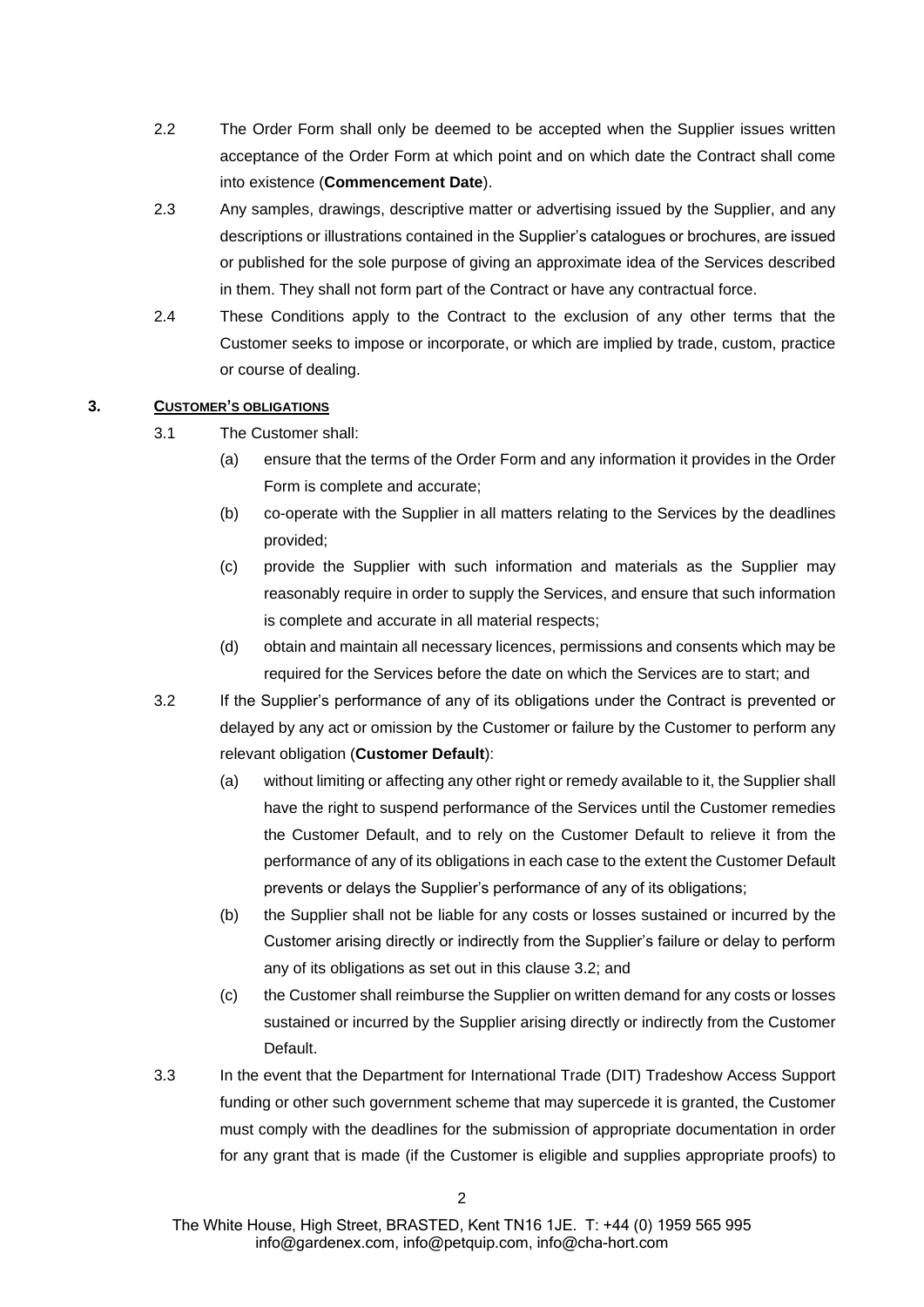be secured and paid to the Customer, minus any outstanding payments owed to the Supplier at that time. The Supplier is entitled to withhold access by the Customer to the stand space, stand build and tickets to access the exhibition area if any monies remain outstanding for payment to the Supplier by the time the exhibition takes place.

- 3.4 If the Customer is claiming any relevant government grant to exhibit at an exhibition, the Customer must submit the appropriate documentation such as an exhibitor questionnaire to DIT prior to presenting its claim to the Supplier for grant, if eligible and within one month of the exhibition, or any right to funding will be withdrawn.
- 3.5 The Customer must acquaint itself with and comply with all terms and conditions laid down by the exhibition organisers and with all local technical requirements and safety regulations.
- 3.6 The Customer is responsible for taking out suitable and adequate insurance against any risks associated with taking part in the exhibition or the event and/or the cancellation thereof.

### <span id="page-3-0"></span>**4. SUPPLY OF SERVICES**

- 4.1 Upon receipt of a completed Order Form the Supplier shall use reasonable endeavours to meet the Customers' requirements as specified in the Order Form.
- 4.2 While the Supplier will endeavour to meet the Customer's requirements, the Supplier is unable to guarantee that the Customer will receive a specific space, a site or size of stand at an exhibition or specific participation at any other event.

# **5. CHARGES AND PAYMENT**

- 5.1 The Customer is liable for the cost of the non-refundable exhibitor support package fee or management fee on receipt of the completed Order Form. This exhibitor support package fee or management fee is non-refundable should the Cusomter withdraw or the exhibition not proceed for any reason.
- 5.2 The Supplier shall invoice the cost of the exhibitor support package or management fee and send a further invoice to the Customer for the space, stand build or place allocated at the exhibition or event or other services supplied as relevant.
- 5.3 The Customer shall pay each invoice submitted by the Supplier:
	- (a) within 14 days of the date of the invoice; and
	- (b) in full and in cleared funds to a bank account nominated in writing by the Supplier, and

time for payment shall be of the essence of the Contract.

5.4 All amounts payable by the Customer under the Contract are exclusive of amounts in respect of value added tax chargeable from time to time (**VAT**). Where any taxable supply for VAT purposes is made under the Contract by the Supplier to the Customer, the Customer shall, on receipt of a valid VAT invoice from the Supplier, pay to the Supplier such additional amounts in respect of VAT as are chargeable on the supply of the Services at the same time as payment is due for the supply of the Services.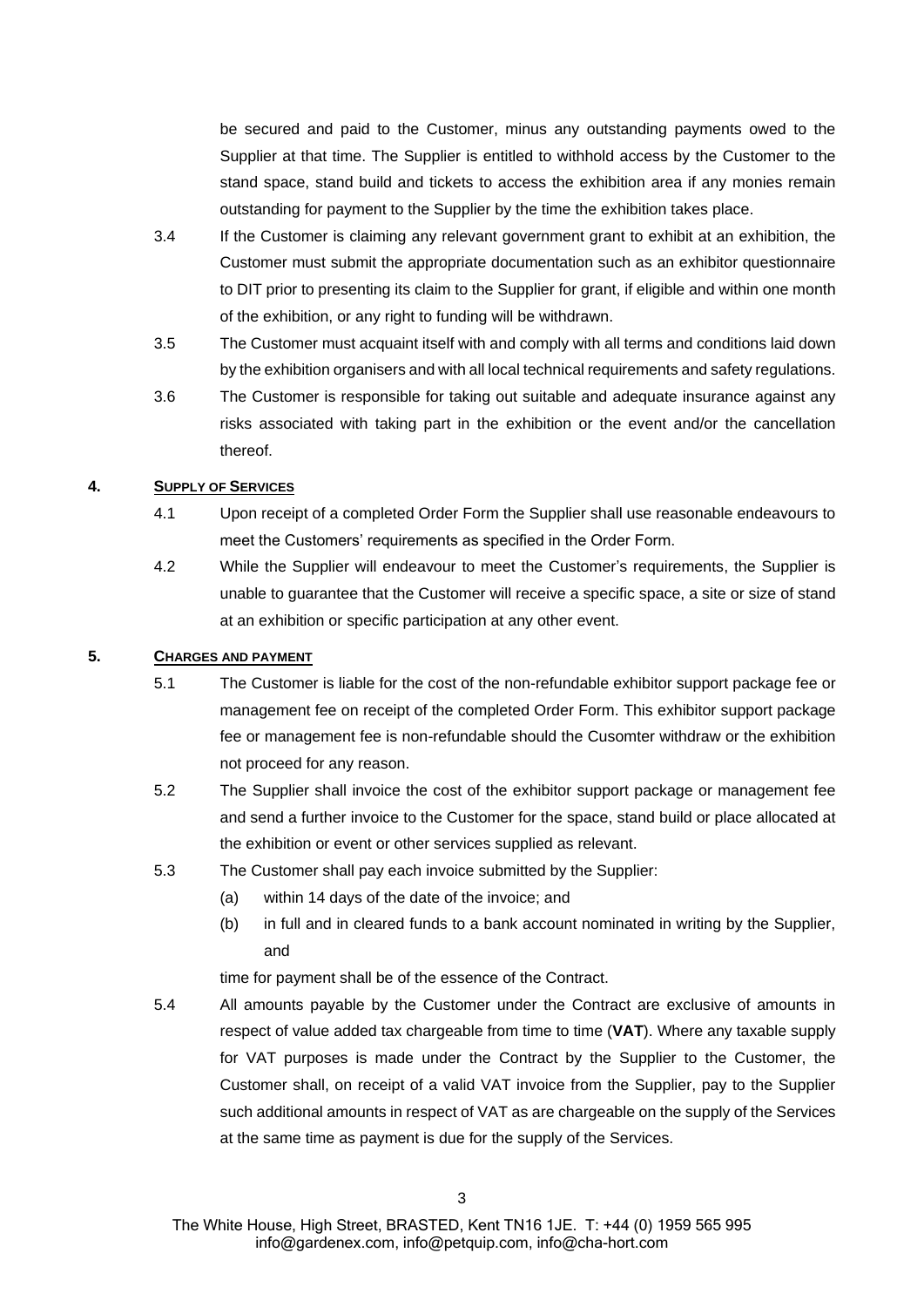- <span id="page-4-0"></span>5.5 If the Customer fails to make a payment due to the Supplier under the Contract by the due date, then, without limiting the Supplier's remedies under Clause [8,](#page-5-0) the Customer shall pay interest on the overdue sum from the due date until payment of the overdue sum, whether before or after judgment. Interest under this Clause [5.5](#page-4-0) will accrue each day at 4% a year above the Bank of England's base rate from time to time, but at 4% a year for any period when that base rate is below 0%.
- 5.6 All amounts due under the Contract shall be paid in full without any set-off, counterclaim, deduction or withholding (other than any deduction or withholding of tax as required by law) by the Customer; the Supplier reserves the right to set any government grant due to the Customer against any monies owed to the Supplier.

# **6. DATA PROTECTION AND DATA PROCESSING**

- 6.1 The Customer and the Supplier acknowledge that for the purposes of the Data Protection Act 1998, the Customer is the Data Controller and the Supplier is the data processor in respect of any Personal Data.
- 6.2 The Supplier shall process the Personal Data only in accordance with the Customer's instructions from time to time and shall not process the Personal Data for any purposes other than those expressly authorised by the Customer.
- 6.3 The Supplier shall take reasonable steps to ensure the reliability of all its employees who have access to the Personal Data.
- 6.4 Each party warrants to the other that it will process the Personal Data in compliance with all applicable laws, enactments, regulations, orders, standards and other similar instruments.
- 6.5 The Supplier warrants that, having regard to the state of technological development and the costs of implementing any measures, it will:
	- (a) take appropriate technical and organisational measures against the unauthorised or unlawful processing of Personal Data and against the accidental loss or destruction of, or damage to, Personal Data to ensure a level of security appropriate to:
		- (i) the harm that might result from such unauthorised or unlawful processing or accidental loss, destruction or damage; and
		- (ii) the nature of the data to be protected; and
	- (b) take reasonable steps to ensure compliance with those measures.
- 6.6 The Customer acknowledges that the Supplier is reliant on the Customer for direction as to the extent to which the Supplier is entitled to use and process the Personal Data. Consequently, the Supplier will not be liable for any claim brought by a Data Subject arising from any action or omission by the Supplier, to the extent that such action or omission resulted directly from the Customer's instructions.
- 6.7 The Supplier may authorise a third party (subcontractor) to process the Personal Data provided that the subcontractor's contract:
	- (a) is on terms which are substantially the same as those set out in the Contract; and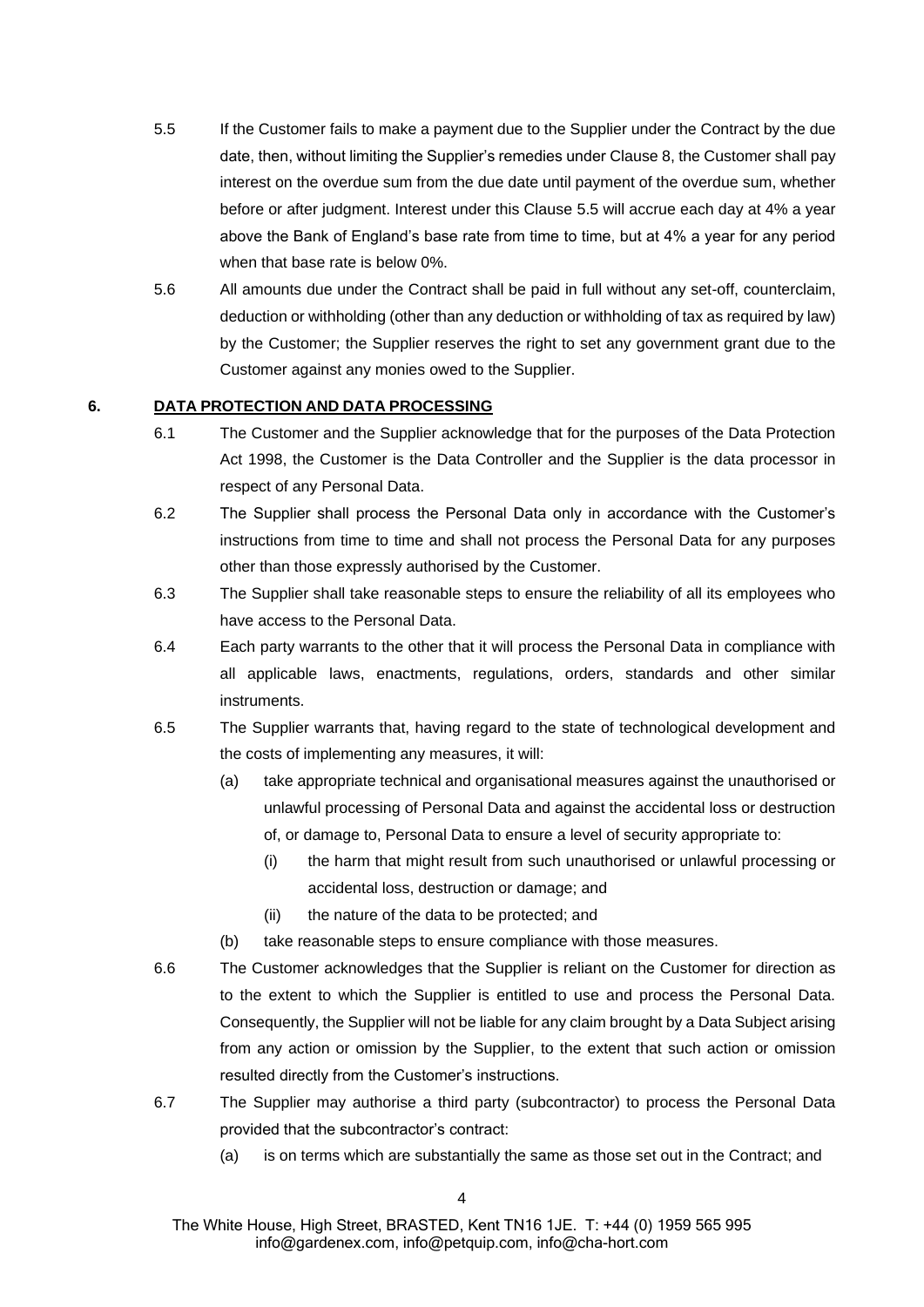(b) terminates automatically on termination of the Contract for any reason.

# <span id="page-5-2"></span><span id="page-5-1"></span>**7. LIMITATION OF LIABILITY: THE CUSTOMER'S ATTENTION IS PARTICULARLY DRAWN TO THIS CLAUSE**

- 7.1 Nothing in the Contract shall limit or exclude the Supplier's liability for:
	- (a) death or personal injury caused by its negligence, or the negligence of its employees, agents or subcontractors;
	- (b) fraud or fraudulent misrepresentation; or
	- (c) breach of the terms implied by section 2 of the Supply of Goods and Services Act 1982 (title and quiet possession) or any other liability which cannot be limited or excluded by applicable law.
- 7.2 Subject to clause [7.1,](#page-5-1) the Supplier shall not be liable to the Customer, whether in contract, tort (including negligence), for breach of statutory duty, or otherwise, arising under or in connection with the Contract for:
	- (a) loss of profits;
	- (b) loss of sales or business;
	- (c) loss of agreements or contracts;
	- (d) loss of anticipated savings;
	- (e) loss of use or corruption of software, data or information;
	- (f) loss of damage to goodwill; and
	- (g) any indirect or consequential loss.
- 7.3 Subject to clause 8.1, the Supplier's total liability to the Customer, whether in contract, tort (including negligence), breach of statutory duty, or otherwise, arising under or in connection with the Contract shall be limited to £1,000,000.
- 7.4 The terms implied by sections 3 to 5 of the Supply of Goods and Services Act 1982 are, to the fullest extent permitted by law, excluded from the Contract.
- 7.5 This clause [7](#page-5-2) shall survive termination of the Contract.

# <span id="page-5-0"></span>**8. TERMINATION**

- <span id="page-5-3"></span>8.1 Without affecting any other right or remedy available to it, either party may terminate the Contract with immediate effect by giving written notice to the other party if:
	- (a) the other party commits a material breach of any term of the Contract and (if such a breach is remediable) fails to remedy that breach within 14 days of that party being notified in writing to do so;
	- (b) the other party takes any step or action in connection with its entering administration, provisional liquidation or any composition or arrangement with its creditors (other than in relation to a solvent restructuring), being wound up (whether voluntarily or by order of the court, unless for the purpose of a solvent restructuring), having a receiver appointed to any of its assets or ceasing to carry on business or, if the step or action is taken in another jurisdiction, in connection with any analogous procedure in the relevant jurisdiction;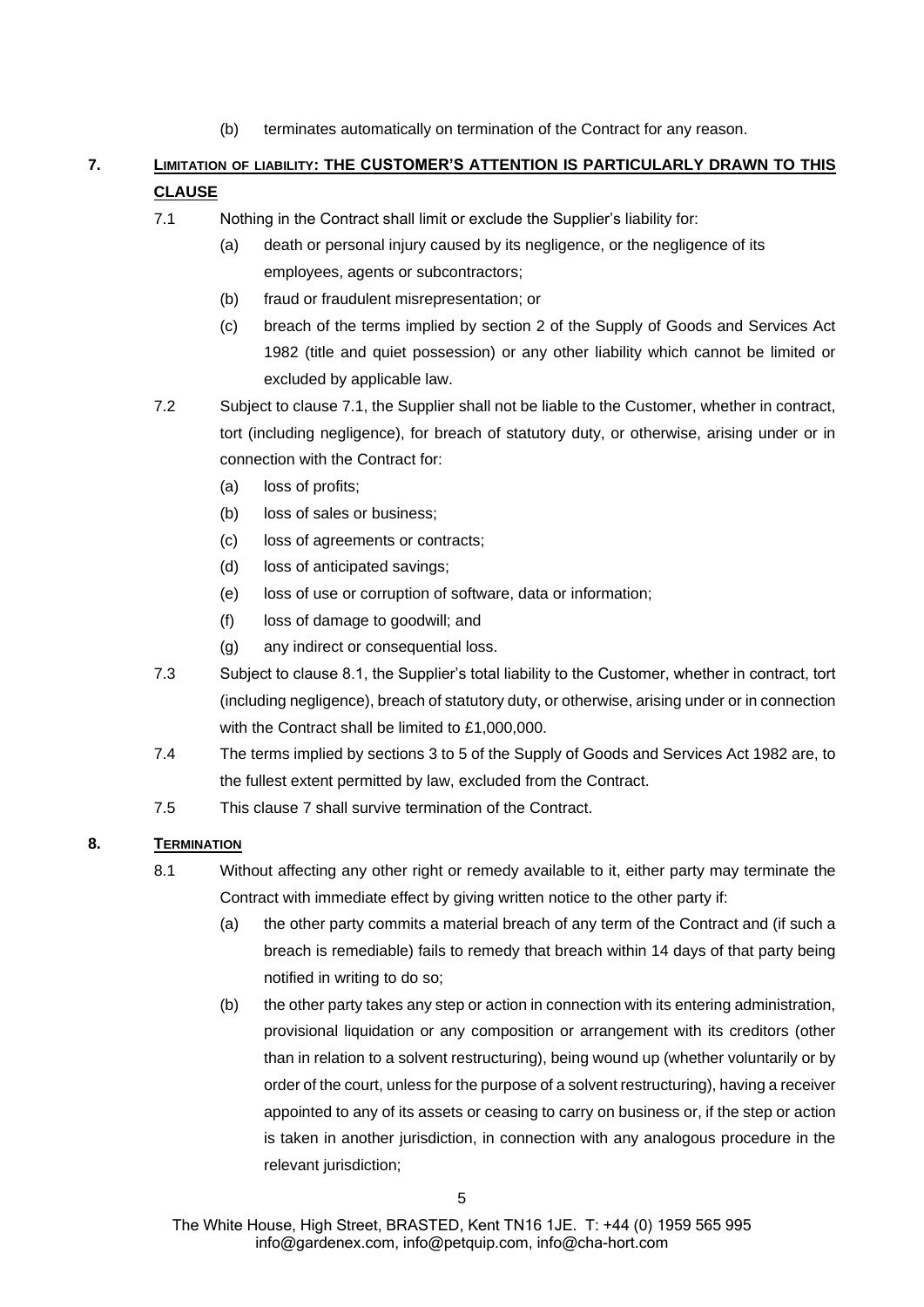- (c) the other party suspends, or threatens to suspend, or ceases or threatens to cease to carry on all or a substantial part of its business; or
- (d) the other party's financial position deteriorates to such an extent that in the terminating party's reasonable opinion the other party's capability to adequately fulfil its obligations under the Contract has been placed in jeopardy.
- <span id="page-6-0"></span>8.2 Without affecting any other right or remedy available to it, the Supplier may terminate the Contract with immediate effect by giving written notice to the Customer if the Customer fails to pay any amount due under the Contract on the due date for payment.
- 8.3 Without affecting any other right or remedy available to it, the Supplier may suspend the supply of Services under the Contract or any other contract between the Customer and the Supplier if the Customer fails to pay any amount due under the Contract on the due date for payment, the Customer becomes subject to any of the events listed in clause [\(b\)](#page-5-3) to clause [\(d\)](#page-6-0) or the Supplier reasonably believes that the Customer is about to become subject to any of them.

# **9. CONSEQUENCES OF TERMINATION**

- 9.1 On termination of the Contract the Customer shall immediately pay to the Supplier all of the Supplier's outstanding unpaid invoices and interest and, in respect of Services supplied but for which no invoice has been submitted, the Supplier shall submit an invoice, which shall be payable by the Customer immediately on receipt;
- 9.2 Termination or expiry of the Contract shall not affect any rights, remedies, obligations or liabilities of the parties that have accrued up to the date of termination or expiry, including the right to claim damages in respect of any breach of the Contract which existed at or before the date of termination or expiry.
- 9.3 Any provision of the Contract that expressly or by implication is intended to come into or continue in force on or after termination of the Contract shall remain in full force and effect.

### **10. CANCELLATION**

- 10.1 Any requests to amend or cancel an Order Form must be made in writing by the Customer at the earliest opportunity.
- 10.2 If the Customer seeks to make any amendment to an Order Form or makes a request for cancellation, then all such correspondence shall be acknowledged by the Supplier and the Supplier shall notify the Customer the outcome of such request.
- 10.3 In all circumstances where the Customer requests to amend or cancel an Order Form the Supplier shall retain the non-refundable exhibitor support package or management fee.
- 10.4 Within 90 days of the exhibition or the event the Customer becomes liable for the full cost of the space, stand build or other services ordered at an exhibition or event. In the unlikely event that the Supplier is able to secure a full or partial repayment of the costs payable for the exhibition space, stand build or other services ordered then this amount (minus any additional costs incurred by the Supplier) will be repaid to the Customer.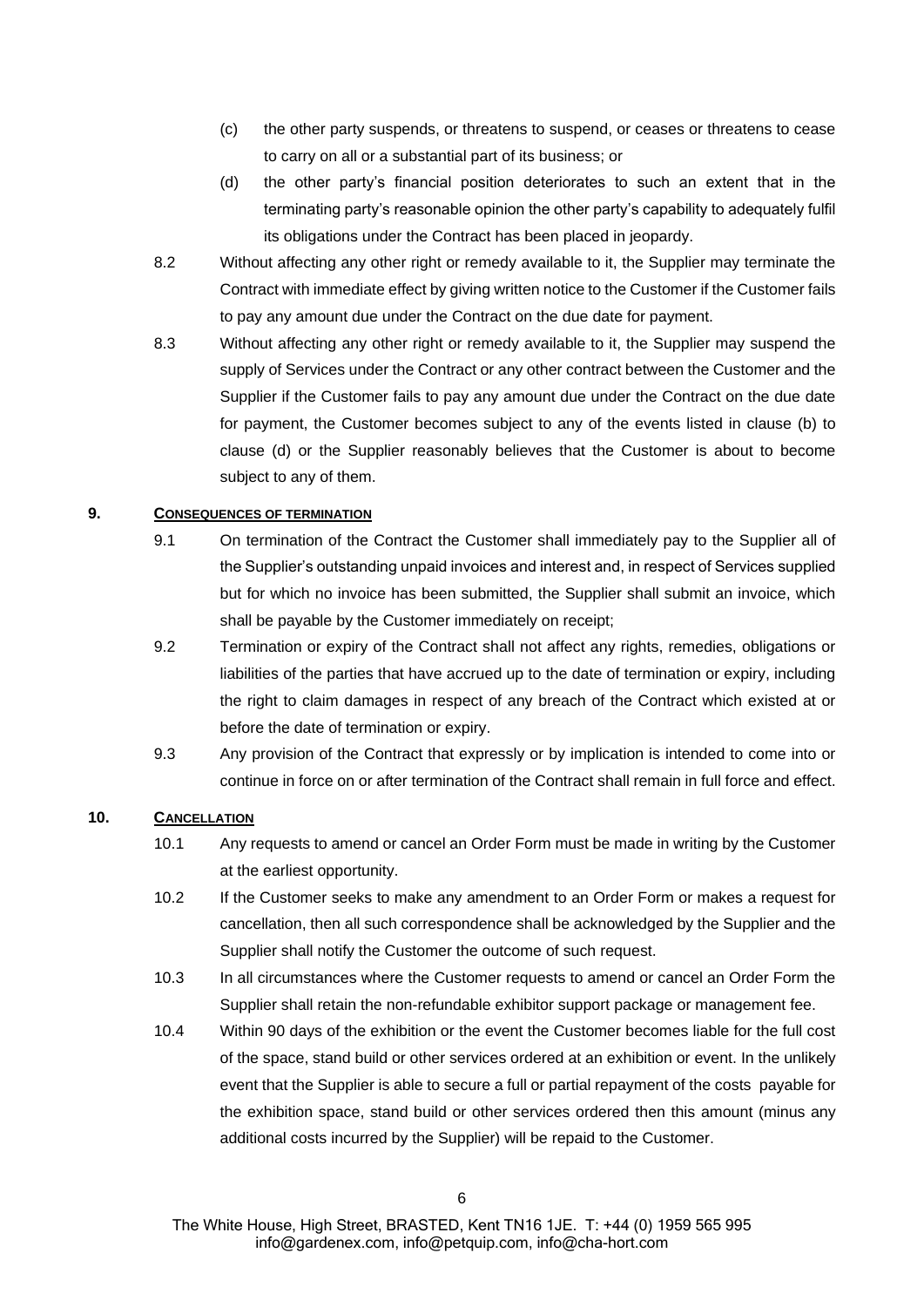# **11. GENERAL**

11.1 **Force majeure.** Neither party shall be in breach of the Contract nor liable for delay in performing, or failure to perform, any of its obligations under the Contract if such delay or failure result from events, circumstances or causes beyond its reasonable control.

# 11.2 **Assignment and other dealings.**

- (a) The Supplier may at any time assign, mortgage, charge, subcontract, delegate, declare a trust over or deal in any other manner with any or all of its rights and obligations under the Contract.
- (b) The Customer shall not assign, transfer, mortgage, charge, subcontract, declare a trust over or deal in any other manner with any of its rights and obligations under the Contract without the prior written consent of the Supplier.

# <span id="page-7-2"></span><span id="page-7-1"></span>11.3 **Confidentiality.**

- (a) Each party undertakes that it shall not at any time disclose to any person any confidential information concerning the business, affairs, customers, clients or suppliers of the other party, except as permitted by clause [\(b\).](#page-7-1)
- (b) Each party may disclose the other party's confidential information:
	- (i) to its employees, officers, representatives, subcontractors or advisers who need to know such information for the purposes of carrying out the party's obligations under the Contract. Each party shall ensure that its employees, officers, representatives, subcontractors or advisers to whom it discloses the other party's confidential information comply with this clause [11.3;](#page-7-2) and
	- (ii) as may be required by law, a court of competent jurisdiction or any governmental or regulatory authority.
- (c) Neither party shall use the other party's confidential information for any purpose other than to perform its obligations under the Contract.

# 11.4 **Entire agreement.**

- (a) The Contract constitutes the entire agreement between the parties and supersedes and extinguishes all previous agreements, promises, assurances, warranties, representations and understandings between them, whether written or oral, relating to its subject matter.
- (b) Each party acknowledges that in entering into the Contract it does not rely on, and shall have no remedies in respect of any statement, representation, assurance or warranty (whether made innocently or negligently) that is not set out in the Contract. Each party agrees that it shall have no claim for innocent or negligent misrepresentation or negligent misstatement based on any statement in the Contract.
- (c) Nothing in this clause shall limit or exclude any liability for fraud.
- <span id="page-7-0"></span>11.5 **Variation.** Except as set out in these Conditions, no variation of the Contract shall be effective unless it is in writing and signed by the parties (or their authorised representatives).

The White House, High Street, BRASTED, Kent TN16 1JE. T: +44 (0) 1959 565 995 [info@gardenex.com,](mailto:info@gardenex.com) [info@petquip.com,](mailto:info@petquip.com) [info@cha-hort.com](mailto:info@cha-hort.com)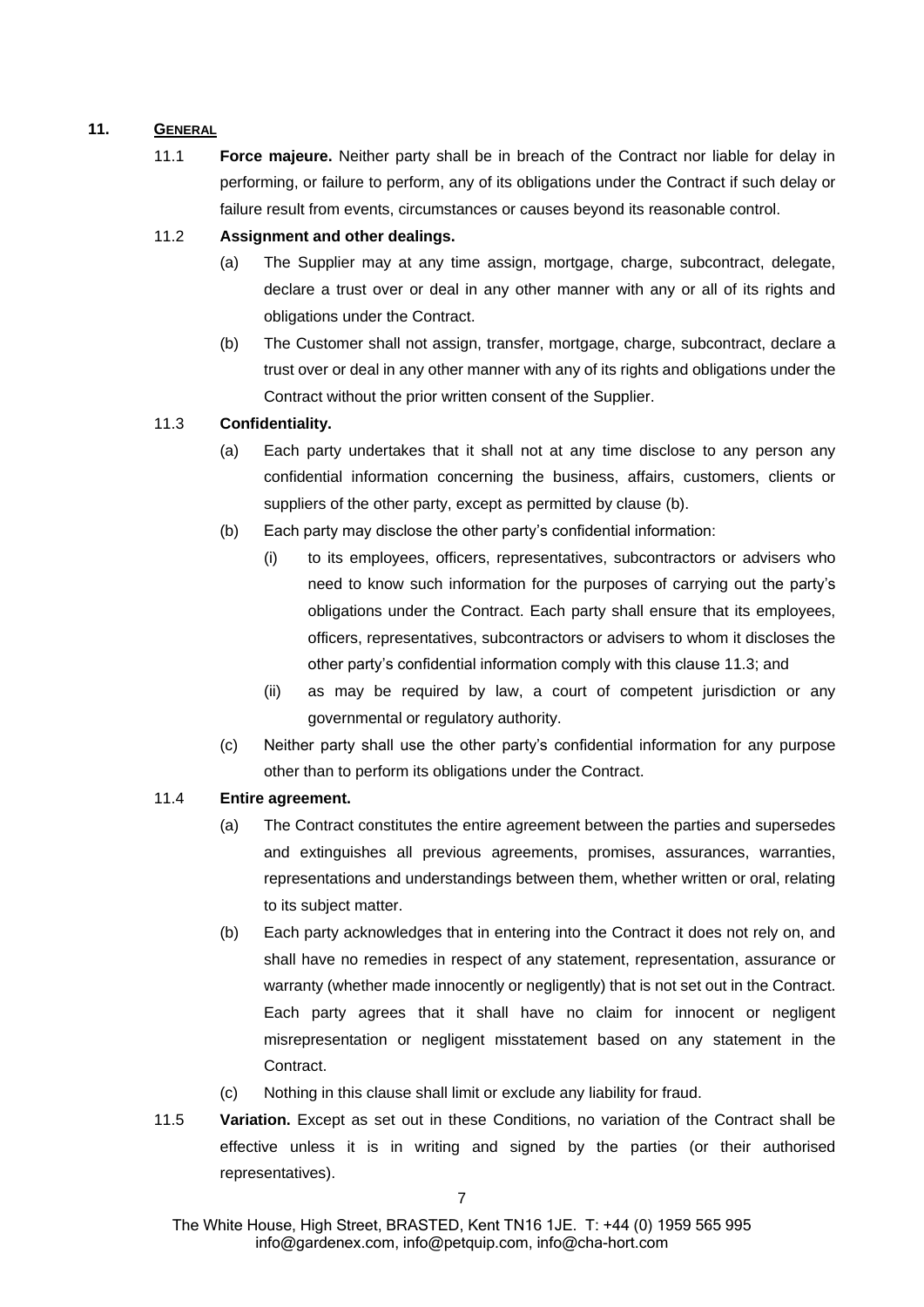- 11.6 **Waiver.** A waiver of any right or remedy under the Contract or by law is only effective if given in writing and shall not be deemed a waiver of any subsequent breach or default. A failure or delay by a party to exercise any right or remedy provided under the Contract or by law shall not constitute a waiver of that or any other right or remedy, nor shall it prevent or restrict any further exercise of that or any other right or remedy. No single or partial exercise of any right or remedy provided under the Contract or by law shall prevent or restrict the further exercise of that or any other right or remedy.
- 11.7 **Severance.** If any provision or part-provision of the Contract is or becomes invalid, illegal or unenforceable, it shall be deemed modified to the minimum extent necessary to make it valid, legal and enforceable. If such modification is not possible, the relevant provision or part-provision shall be deemed deleted. Any modification to or deletion of a provision or part-provision under this clause shall not affect the validity and enforceability of the rest of the Contract.

#### 11.8 **Notices.**

- (a) Any notice or other communication given to a party under or in connection with the Contract shall be in writing and shall be delivered by hand or by pre-paid first-class post or other next working day delivery service at its registered office (if a company) or its principal place of business (in any other case); or sent by fax to its main fax number or emailed to the person who signed the Order Form with a read receipt.
- (b) Any notice or other communication shall be deemed to have been received: if delivered by hand, on signature of a delivery receipt or at the time the notice is left at the proper address; if sent by pre-paid first class post or other next working day delivery service, at 10.00 am on the second Business Day after posting or at the time recorded by the delivery service; or, if sent by email to the person who signed the Order Form with a read receipt or by fax, at receipt of email or fax on the next Business Day after transmission.
- (c) This clause does not apply to the service of any proceedings or other documents in any legal action or, where applicable, any other method of dispute resolution.

# 11.9 **Third party rights.**

- (a) Unless it expressly states otherwise, the Contract does not give rise to any rights under the Contracts (Rights of Third Parties) Act 1999 to enforce any term of the Contract.
- (b) The rights of the parties to rescind or vary the Contract are not subject to the consent of any other person.
- 11.10 **Governing law.** The Contract, and any dispute or claim (including non-contractual disputes or claims) arising out of or in connection with it or its subject matter or formation shall be governed by, and construed in accordance with the law of England and Wales.